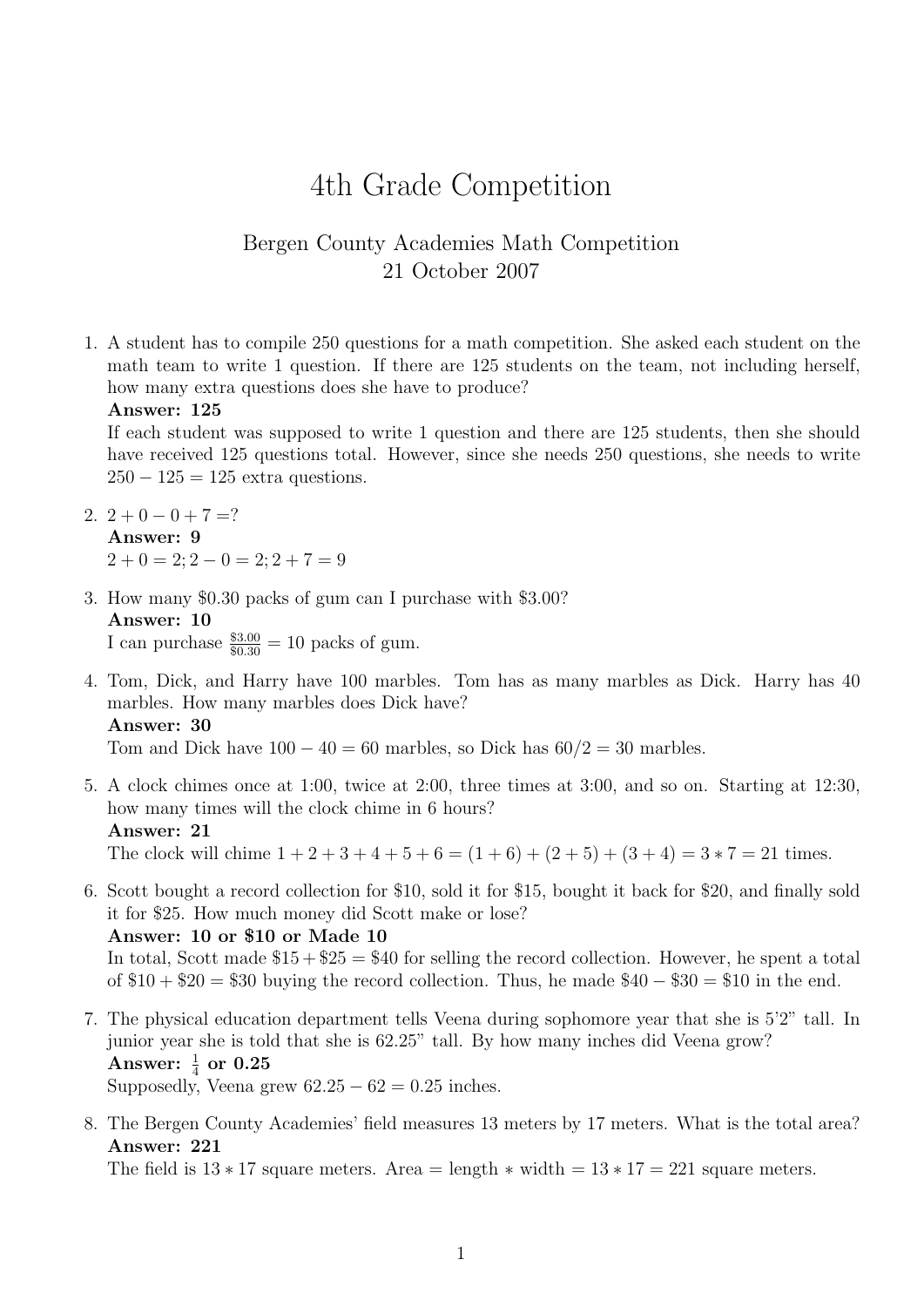- 9. Evaluate the following: 429863 + 228987 + 536741 Answer: 1195591  $429863 + 228987 + 536741 = 1195591$
- 10. Rachel likes to collect gemstones. Her favorite gems are peridots. Out of her 147 gems, 74 are peridots. How many gems does she have that are not peridots? Answer: 73 Rachel has  $147 - 74 = 73$  gemstones that are not peridots.
- 11. Mark writes three math questions Monday, five math questions on Tuesday, seven Math questions on Wednesday, and so on. How many questions will he have written, in total, at the end of Sunday?

```
Answer: 63
```
He would have written  $3 + 5 + 7 + 9 + 11 + 13 + 15 = 7 * 9 = 63$  questions.

12. If Jordan eats three pieces of candy every two days and Elen eats four pieces of candy every three days, how many pieces of candy will both of them have eaten in twelve days? Answer: 34

Jordan will have had  $12 \text{days} * \frac{\text{spieces}}{\text{2days}} = 18$  pieces and Elen will have had  $12 \text{days} * \frac{\text{4pieces}}{\text{3days}} = 16$ pieces of candy, so both of them will have had  $18 + 16 = 34$  pieces of candy in twelve days.

13. Hyesoo accidentally subtracted 5 instead of dividing by 5 on a math problem. Her answer was 15. What should her answer have been?

# Answer: 4

Work backwards to find the answer. Since she subtracted 5, we can reverse that by adding 5 to get the original number. Then we can divide that number by 5 to get the right answer.  $15 + 5 = 20, \frac{20}{5} = 4$ 

14. How many hours are there in  $3\frac{1}{4}$  days?

# Answer: 78

There are 24 hours in one day, which means that there are  $24 * 3 = 72$  hours in 3 days. In  $\frac{1}{4}$  of a day, there are  $24 * \frac{1}{4} = 6$  hours. Total, there are  $72 + 6 = 78$  hours in  $3\frac{1}{4}$  days.

15. Sylvia has 5 apples and 3 bananas. Each apple costs a dollar and each banana costs a half dollar. How many cents did she spend to buy all of them? Answer: 650

Since there are 100 cents in one dollar, Sylvia spent  $(5 * 100) + (3 * 50) = 650$  cents.

16. Every time Ethan enters Mr. Holbrook's room, he drinks three cans of soda. If Ethan enters Mr. Holbrook's room three times a day, how many cans of soda will he have had after five days? Answer: 45

Ethan drinks three cans of soda each time he enters Mr. Holbrook's room. Since he enters Mr. Holbrook's room three times a day, he drinks  $3 * 3 = 9$  cans of soda per day, which means that he drinks  $9 * 5 = 45$  cans of soda every five days.

17. What is the perimeter of a square of area 16?

# Answer: 16

**Answer: 16**<br>If a square has an area of 16, that means that it has a side length of  $\sqrt{16} = 4$ . Thus the perimeter of the square is  $4 + 4 + 4 + 4 = 4 * 4 = 16$ 

18. What is the area of a triangle with base 7 and height 4? Answer: 14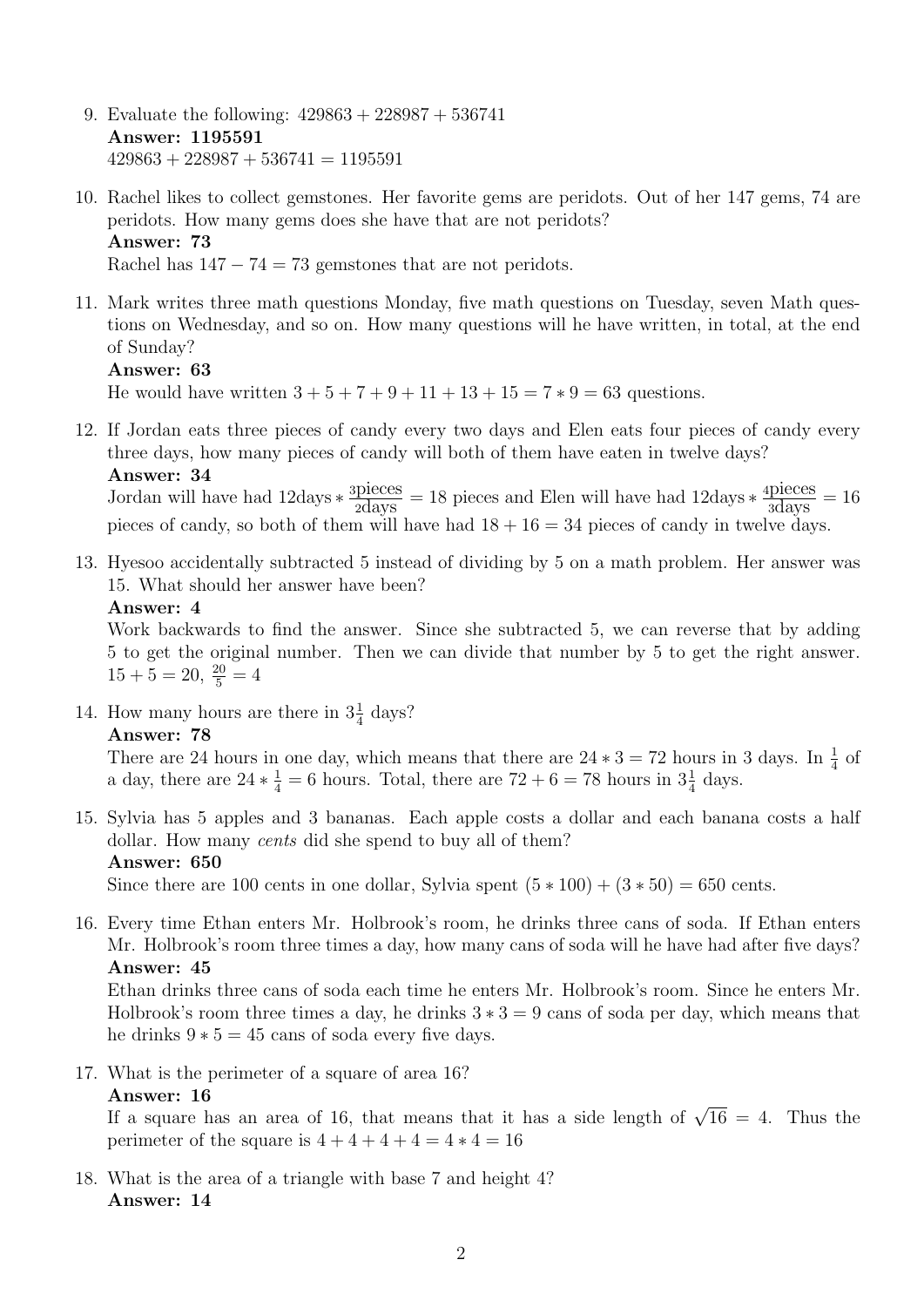The formula for the area of a triangle is  $a = \frac{1}{2}$  $\frac{1}{2}bh$ , where b is the length of the base and h is the height of the triangle. Thus the area of the triangle in question is  $(\frac{1}{2})(7)(4) = 14$ 

19. Find the sum of the numbers from 1 to 15 inclusive. Answer: 120

 $1 + 2 + 3 + \ldots + 14 + 15 = (1 + 15) + (2 + 14) + (3 + 13) + \ldots (7 + 9) + 8 = (7 * 16) + 8 = 120$ 

20. Sang has to collect and dry wildflowers for his biology project. He finds 8 each time he goes out, but the first 3 always rot before he can get home to dry them. How many times does he have to go out to get the minimum requirement of 25? Answer: 5

He collects  $8 - 3 = 5$  good ones each time, so he must go 5 times to get  $5 * 5 = 25$  flowers.

21. It takes 20 of Beowulf's men to beat a dragon in battle. If Beowulf has 170 men, how many dragons could they beat in battle?

#### Answer: 8

Since it takes 20 of Beowulf's men to defeat one dragon, Beowulf's men can handle  $170/20 = 8.5$ dragons in a battle. Half-dragons do not count, so Beowulf's men can handle 8 dragons in battle.

22. In the ARML song contest, Ben and Joe wanted to sing a duet. However, their timing was terrible: Ben sang at 60 beats per minute and Joe sang at 80 beats per minute. If they sang their notes on the first beat together, how many beats will they be apart at the end of the song, 2 minutes and 45 seconds later?

#### Answer: 55

2 minutes and 45 seconds =  $2\frac{3}{4}$  minutes = 11/4 minutes. In this time, Ben will sing  $11/4 * 60 =$ 165 beats and Joe will sing  $11/4 * 80 = 220$  beats. The difference is  $220 - 165 = 55$  beats.

23. How many integers equal their own squares?

#### Answer: 2

The integers that equal their own squares are 0 and 1.

24. Before the big organic chemistry test, the last of 6 in the year, Arthur realizes that he needs an 88 to get a 93 average. What is his average so far?

# Answer: 94

A 93 average means that the sum of the scores of all of his tests so far is  $93*6 = 558-88 = 470$ , which means that his average is  $\frac{470}{5} = 94$ 

25. An adult working alone requires three hours to do a certain job. A child working alone requires six hours to do the same job. How many hours will it take the adult and child, working together, to do this job?

# Answer: 2

The adult can finish  $\frac{1}{3}$  of the job per hour. The child can finish  $\frac{1}{6}$  of the job per hour. Together, they can finish  $\frac{1}{3} + \frac{1}{6} = \frac{1}{2}$  $\frac{1}{2}$  of the job per hour. Thus, it would take them 2 hours to finish.

26. At the Bergen County Academies, a club consists of 10 students. A subcommittee must be formed by choosing 3 students from this club. How many possible subcommittees can be formed? Answer: 120

 $(10$ 3  $=\frac{10!}{3!7!} = \frac{10*9*8}{3*2*1} = \frac{720}{6} = 120$ 

27. At age 8, Christine decided to start saving money from her allowance. She saved \$2 a month the first year, \$3 a month the second year, \$4 a month the third year, etc. She turned 18 today. How much money has Christine saved so far?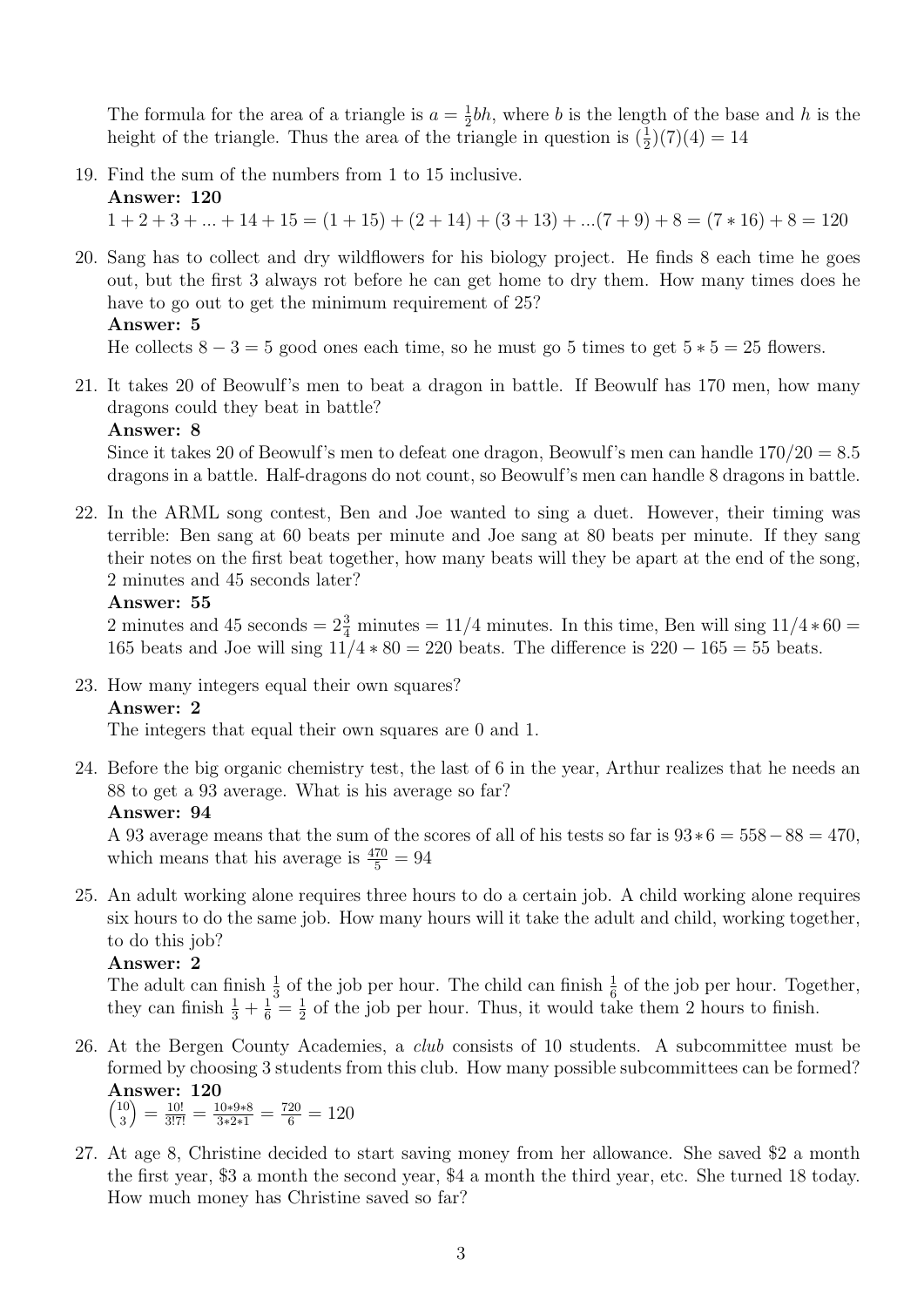#### Answer: 780

Christine has  $(2*12)+(3*12)+(4*12)+...+(10*12)+(11*12)=12(2+3+...+9+10+11)=$  $12 * 65 = $780$  saved away.

28. What is the number halfway between  $\frac{1}{11}$  and  $\frac{1}{7}$ ? Answer:  $\frac{9}{77}$ 

Find the arithmetic mean of the two fractions. Add the two fractions:  $\frac{1}{11} + \frac{1}{7} = \frac{7+11}{11*7} = \frac{18}{77}$ . Divide this sum by 2 to yield  $\frac{9}{77}$ .

29. Kevin, Watson, Robert, and Ricky are all standing in a line. Robert is standing somewhere between Kevin and Watson. Ricky is standing immediately to the right of Watson, but is not standing next to Robert. Who is standing next to the person all the way on the right?

Answer: Watson

From the first clue, the configuration of Robert, Kevin and Watson is either KRW or WRK. From the next clue, we know that the order cannot be WRK; if it were, then if Ricky were standing immediately to the right of Watson, then he would be standing next to Robert. However, this is not true, so the order must be KRW. Then Ricky is standing immediately to the right of Watson. So the order of people is Kevin, Robert, Watson, Ricky. The person standing next to the person all the way on the right (Ricky) is Watson.

30. Robert has two watches, one which loses 6 seconds every 24 hours and one which gains 1 second per hour. He sets both of them to the correct time at 6 : 00 p.m. How many hours will pass before the difference between the time shown on both watches is 1 minute?

Answer: 48 or 48 hours

After 24 hours, the difference will be  $6 + 24 * 1 = 30$  seconds. After  $2 * 24 = 48$  hours, the difference will be  $2 \times 30 = 60$  seconds, or one minute.

31. When a number is divided by 16, the remainder is 5. What is the remainder when the same number is divided by 4?

# Answer: 1

We can describe the number as an expression. Say the number is  $16x + 5$ . This is the same as  $16x + 4 + 1$ .  $16x + 4$  is divisible by 4, so the remainder when  $16x + 4 + 1$  is divided by 4 is 1. Alternatively, you can try a test case, such as 21 (since when 21 is divided by 16, the remainder is 5). When 21 is divided by 4, the remainder is 1.

32. Find the largest factor of 111, 111 less than 111, 111.

# Answer: 37037

If d is the smallest factor,  $111111/d$  must be the largest factor. We look for the smallest factor: it is not even, so 2 is not a divisor. The sum of all the digits of 111, 111 is  $1+1+1+1+1=6$ so it is divisible by 3. 111,  $111/3 = 37037$  is the largest factor.

33. Two passenger trains traveling in opposite directions meet and pass each other. Each train is 1/24 miles long and is traveling at 50 miles per hour. How many seconds after the front parts of the trains meet will their rear parts pass each other?

# Answer: 3 or 3 seconds

The distance traveled is just the length of the train, which is 1/24 miles. Since the train is traveling at 50 miles per hour,  $(50 \text{ miles per hour})(time) = 1/24 \text{ miles}$ , which means that the time is  $1/1200$  hours  $= 3$  seconds.

34. The chickens, ducks and pigs in Farmer Lee's barn have the same number of heads and have a total of 72 legs. How many pigs are in the barn?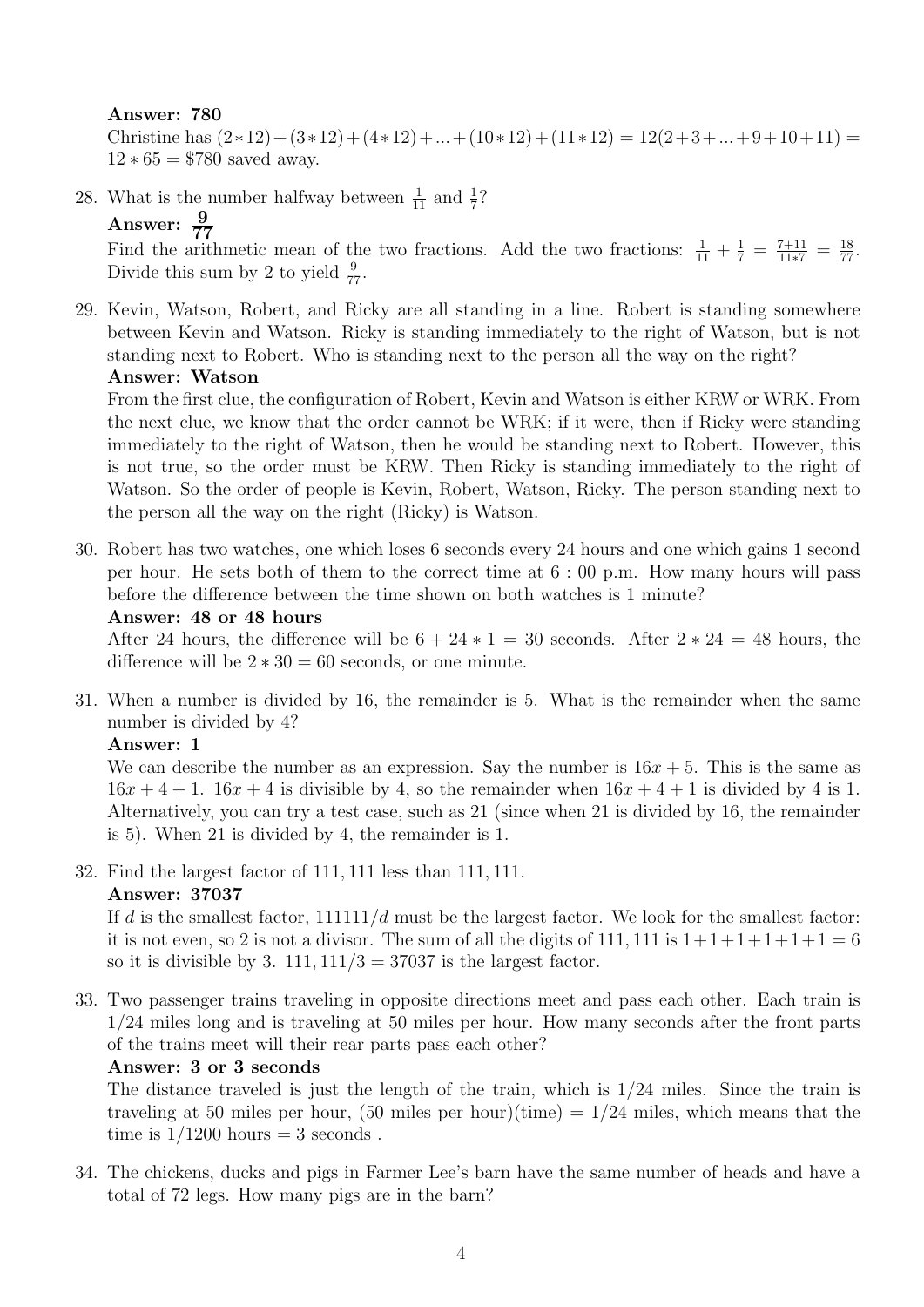#### Answer: 9

Let c be the number of chickens, d the number of ducks and  $p$  the number of pigs. Then  $c = d = p$  and  $2c + 2d + 4p = 72 = 2p + 2p + 4p = 8p$ . Hence  $p = 72/8 = 9$ .

- 35. A rectangle is 12 m wide and 5 m long. If the width is reduced by 10% and the length is increased by 20%, what is the percentage change in the area (from old to new)? Answer: 108% or 1.08 or 8% more  $0.9 * 1.2 = 1.08$
- 36. Find the sum of the counting numbers from 1 to 25 inclusive.

#### Answer: 325

Notice that  $1 + 25 = 26$ ,  $2 + 24 = 26$ ,  $3 + 23 = 26$ , and so on up until  $12 + 14 = 26$ . There are 12 pairs of numbers that add to 26, with 13 left over. Thus, the sum is  $12 \times 26 + 13 = 325$ .

37. If the sum of 5 even numbers in a row is 320, what is the smallest of the five even numbers? Answer: 60

Let the five even numbers be  $x, x + 2, x + 4, x + 6$ , and  $x + 8$ . Then  $5x + 20 = 320 \rightarrow 5x =$  $300 \rightarrow x = 60.$ 

38. Let  $x = 99887766554433221100$ . Find the remainder when x is divided by 9.

#### Answer: 0

The divisibility rule for 9 states that if the sum of the digits of a number is divisible by 9, then the number is divisible by 9. The sum of the digits of  $99887766554433221100$  is  $9+9+8+8+$  $7+7+6+6+5+5+4+4+3+3+2+2+1+1+0+0=90$ , which is clearly divisible by 9. Thus, 99887766554433221100 is divisible by 9, and the remainder when it is divided by 9 is 0.

39. Edward's Bike Shop has a total of 32 bicycles and tricycles for rent. He checks all 74 wheels at the beginning of the season. How many tricycles does Edward have? Answer: 10

We know that bicycles have 2 wheels and tricycles have 3 wheels. There are a total of 74 wheels. Let x be the number of bicycles and let y be the number of tricycles. Hence we have  $2x+3y=74$ and  $x + y = 32$ . Solving this equation, we find that there are 22 bicycles and 10 tricycles.

40. The residents of Pinnatug greet each other by tugging each other's ears simultaneously. At a gathering, a total of 136 pairs of tugs took place. If each person tugged every other person's ear exactly once, how many residents attended?

# Answer: 17

Let x be the number of residents of Pinnatug. Each resident tugs  $x - 1$  residents' ears. Hence  $x(x-1)$  will be the number that each resident tugs another's ear. However this also doubles the number. So the expression becomes  $\frac{x(x-1)}{2} = 136$ , which gives  $x = 17$  as the positive solution.

41. How many factors does the number 3300 have? Answer: 36

The prime factorization of 3300 is  $2^2 * 3 * 5^2 * 11$ . To make a factor of 3300, there are three choices for the power of  $2:0,1$ , and 2. Similarly, there are two choices for the power of  $3[0,1]$ , three choices for  $5:[0,1,2]$ , and two choices for the power of  $11:[0,1]$ . To find the total number of factors of 3300, we multiply these numbers:  $3 * 2 * 3 * 2 = 36$ .

42. The mean of a set of 5 numbers is 32. The number 132 is removed from the set. By how much is the mean reduced?

#### Answer: 25

Let y be the sum of the 4 remaining elements, then  $(y+132)/5 = 32$ , hence  $y = 5*32-132 = 28$ . Therefore  $y/4 = 28/4 = 7$ . The answer is  $32 - 7 = 25$ .